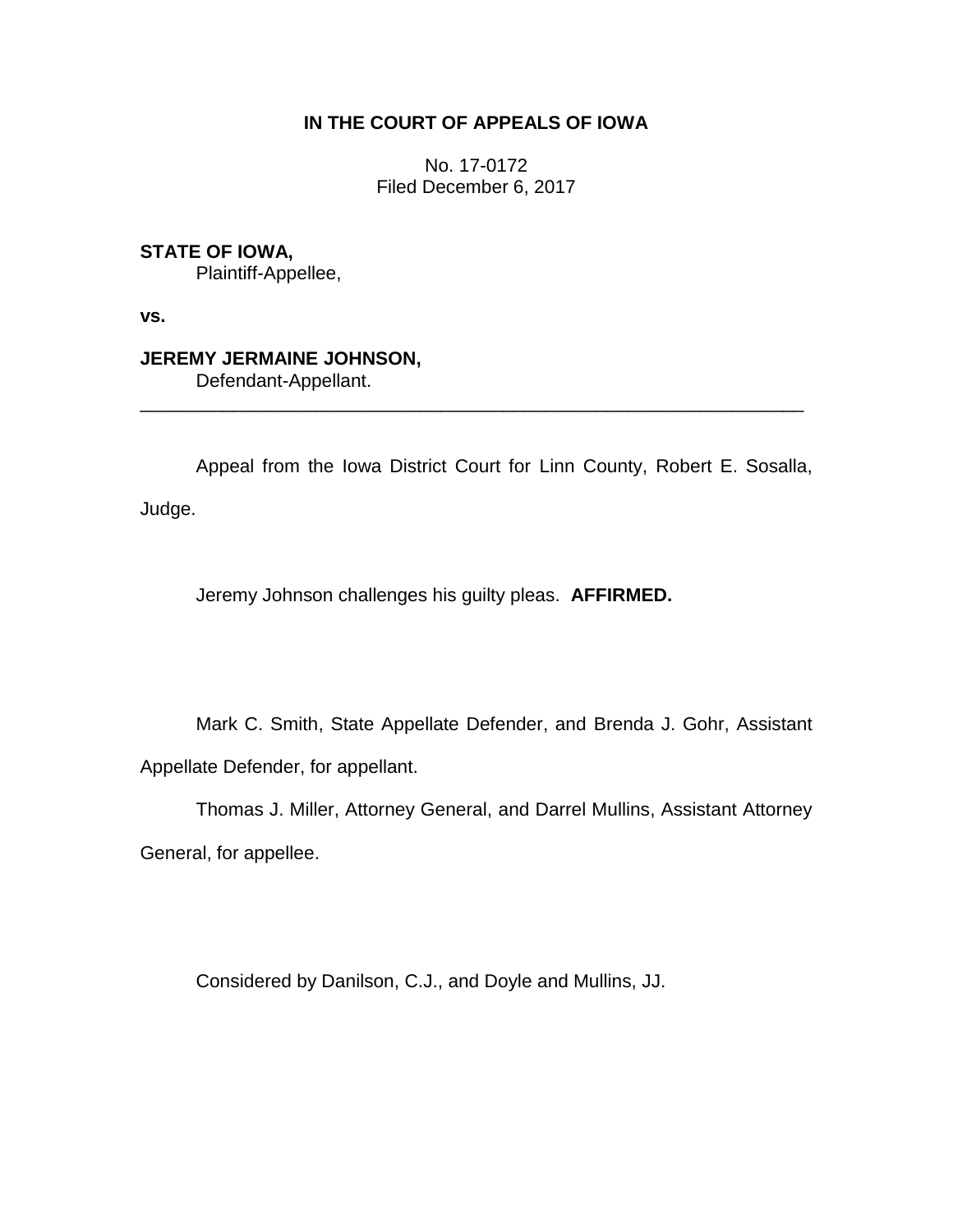## **DANILSON, Chief Judge.**

 $\overline{a}$ 

Jeremy Johnson, in two cases, entered a written plea of guilt of aggravated misdemeanor assault with intent to commit sexual abuse, in violation of Iowa Code sections 709.1 and 709.11(3) (2015).

This court reviews guilty pleas for correction of errors at law. *State v. Fisher*, 877 N.W.2d 676, 680 (lowa 2016).<sup>1</sup>

On appeal, Johnson contends he was not adequately advised prior to entering his pleas, rendering them unknowing and involuntary. Johnson asserts that while the "written pleas do state Johnson is agreeing to a 10-year special parole," this is not adequate as the written pleas do not "articulate the minimum and maximum punishment" and do not "explain when the special parole goes into effect, and what the punishment is for violations."

Johnson's signed guilty pleas set out the plea agreement. In the case where he pled guilty to assaulting A.M. in a Hy-Vee parking lot (FECR115231), he summarized the agreement as: "Plead to lesser offense, open sentencing, order PSI, release pending sentencing, SOR, 10 yr special parole. . . . [A]lso-

 $1$  Johnson contends the plea form did not include any advisement that failure to file a motion in arrest of judgment would waive his right to appeal. *See State v. Love*, 670 N.W.2d 141, 150 (Iowa 2003) ("Moreover, the court's comments in no way conveyed the fact that the defendant's failure to file a motion attacking the adequacy of her plea would forfeit her right to challenge the plea on appeal.").

The State argues Johnson has waived his right to directly appeal because attached to the written plea was a document of waiver, which states in part: "I give up my right to . . . challenge or appeal any irregularities or errors in the taking of my guilty plea that must be raised by the filing of a motion in arrest of judgment." But the State also acknowledges this court has previously determined such attached documentation does not substantially comply with rule 2.8 in a paper plea proceeding. *See State v. Ralston*, No. 14-1470, 2015 WL 3624436, at \*1 (Iowa Ct. App. June 10, 2015). Although *Ralston* is not binding authority, we find its reasoning persuasive. Because Johnson's written plea of guilty did not substantially comply with the requirements of rule 2.8(2)(d), we conclude Johnson's failure to file a motion in arrest of judgment does not prevent him from challenging his guilty plea on appeal. *Fisher*, 877 N.W.2d at 682.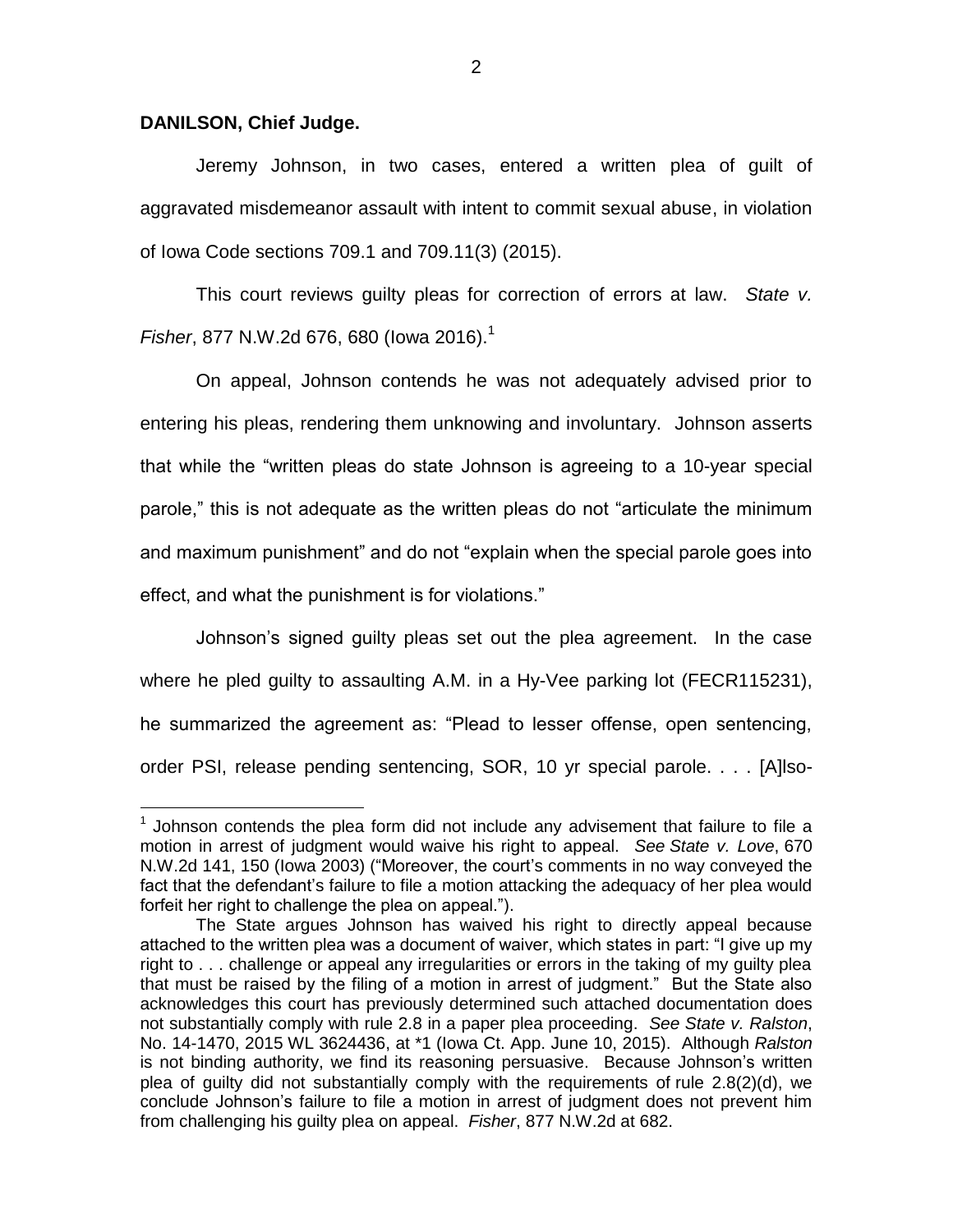release in SRCR119858." Johnson stated, "I understand that if I plead guilty to this offense, the court has the power to impose a maximum sentence of 2 yrs prison \$6250 + 35% and that in any event the court is required to impose a minimum sentence of \$625 + 35%, SOR, Special Parole."

Johnson's plea in the case where he pled guilty to assaulting L.O. (AGCR115230) reads in part: "Set sentencing, order PSI, open sentencing, SOR for life, Special parole for 10 yrs—Release in SRCR119858," and provides the same language for the maximum and minimum possible punishments as the other case: "2 yrs prison \$6250 + 35% . . . \$625 + 35%, SOR, Special Parole."

We find this record is contrary to Johnson's argument that he was not made aware of the ten-year duration of the special parole. This case is distinguishable from *State v. Hollingsworth*, 09-0456, 2009 WL 5126331 (Iowa Ct. App. Dec. 30, 2009), on which Johnson relies. In *Hollingsworth*, the district court "did not advise Hollingsworth of this special sentence at the time he pleaded guilty." 2009 WL 5126331, at \*2. Moreover, defense counsel's certification that Hollingsworth fully understood the maximum penalty (without mention of the special parole requirement) was not sufficient to constitute substantial compliance with Iowa Rule of Criminal Procedure 2.8(2)(d). *Id.* We concluded that because Hollingsworth was not advised of the special sentencing, his plea was not voluntary and intelligent. *Id.* 

In *State v. Hallock*, 765 N.W.2d 598, 606 (Iowa Ct. App. 2009), we concluded:

Because section 903B.2 is a sentencing provision, the district court had the obligation to inform Hallock of the ten-year period of parole that would follow his imprisonment. Before